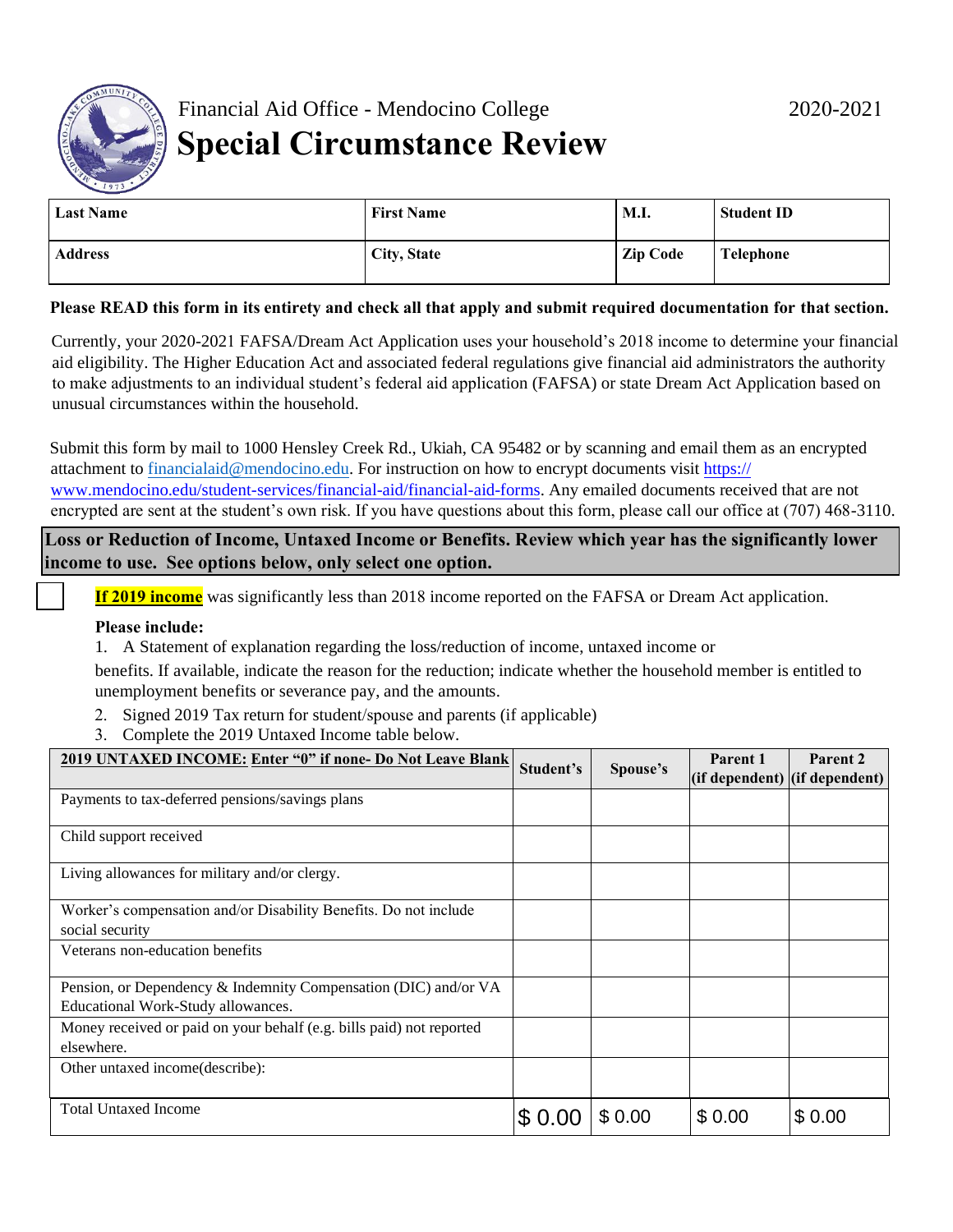**If 202 income** will be significantly less than 2019 income reported on the FAFSA or Dream Act

application. **If submitting this form before December 31, 2021 please submit:** 

- 1. A statement of explanation regarding the loss/reduction of income, untaxed income or benefits. Include the current or prior employer's name, address and phone number; the date when the income/benefits were reduced; if available, indicate the reason for the reduction; indicate whether the household member is entitled to unemployment benefits or severance pay, and the amounts.
- 2. Attach a copy of the most recent/final pay stubs for household member(s) incurring the reduction of income/benefits.
- 3. Complete the Estimated 2021 Year Income table below.

| <b>Estimated 2021 Income</b>                                                       | <b>Student's Income</b> |                                | <b>Spouse's Income</b> |                                |  |
|------------------------------------------------------------------------------------|-------------------------|--------------------------------|------------------------|--------------------------------|--|
| Enter " 0" if none- Do Not Leave Blank                                             | $1/1/2021$ to<br>today  | Tomorrow through<br>12/31/2021 | $1/1/2021$ to<br>today | Tomorrow through<br>12/31/2021 |  |
| Earnings from Work (attach most recent pay<br>stub)                                |                         |                                |                        |                                |  |
| <b>Unemployment Compensation</b>                                                   |                         |                                |                        |                                |  |
| Severance Pay                                                                      |                         |                                |                        |                                |  |
| Other (e.g.):                                                                      |                         |                                |                        |                                |  |
| <b>Total Taxable Income</b>                                                        | \$0.00                  | \$0.00                         | \$0.00                 | \$0.00                         |  |
| <b>UNTAXED INCOME</b>                                                              |                         |                                |                        |                                |  |
| Payments to tax-deferred pensions/savings plans                                    |                         |                                |                        |                                |  |
| Child support received                                                             |                         |                                |                        |                                |  |
| Living allowances for military and/or clergy                                       |                         |                                |                        |                                |  |
| Worker's compensation and/or Disability                                            |                         |                                |                        |                                |  |
| Benefits. Do not include social security                                           |                         |                                |                        |                                |  |
| Veterans non-education benefits                                                    |                         |                                |                        |                                |  |
| Pension, or Dependency & Indemnity                                                 |                         |                                |                        |                                |  |
| Compensation (DIC) and/or VA Educational                                           |                         |                                |                        |                                |  |
| Work-Study allowances.                                                             |                         |                                |                        |                                |  |
| Money received or paid on your behalf (e.g. bills<br>paid) not reported elsewhere. |                         |                                |                        |                                |  |
| Other untaxed income(describe):                                                    |                         |                                |                        |                                |  |
| <b>Total Untaxed Income</b>                                                        | \$0.00                  | \$0.00                         | \$0.00                 | \$0.00                         |  |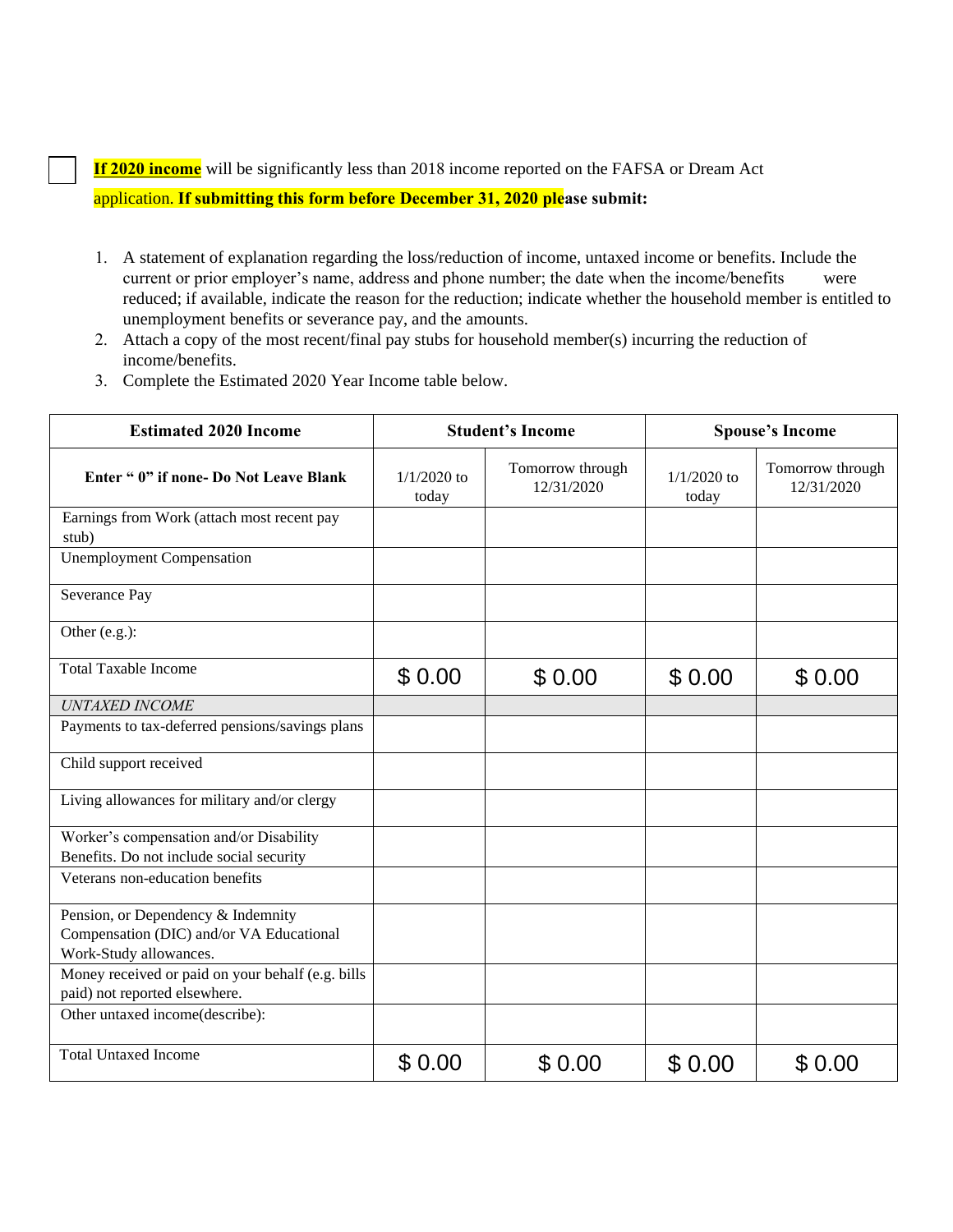| <b>Estimated 2021 Income</b>                                                       | <b>Parent 1 Income</b><br>(if dependent) |                                |                        | <b>Parent 2 Income</b><br>(if dependent) |
|------------------------------------------------------------------------------------|------------------------------------------|--------------------------------|------------------------|------------------------------------------|
| Enter " 0" if none- Do Not Leave Blank                                             | $1/1/2021$ to<br>today                   | Tomorrow through<br>12/31/2021 | $1/1/2021$ to<br>today | Tomorrow through<br>12/31/2021           |
| Earnings from Work (attach most recent pay stub)                                   |                                          |                                |                        |                                          |
| <b>Unemployment Compensation</b>                                                   |                                          |                                |                        |                                          |
| Severance Pay                                                                      |                                          |                                |                        |                                          |
| Other (e.g.):                                                                      |                                          |                                |                        |                                          |
| <b>Total Taxable Income</b>                                                        | \$0.00                                   | \$0.00                         | \$0.00                 | \$0.00                                   |
| <b>UNTAXED INCOME</b>                                                              |                                          |                                |                        |                                          |
| Payments to tax-deferred pensions/savings plans                                    |                                          |                                |                        |                                          |
| Child support received                                                             |                                          |                                |                        |                                          |
| Living allowances for military and/or clergy                                       |                                          |                                |                        |                                          |
| Worker's compensation and/or Disability                                            |                                          |                                |                        |                                          |
| Benefits. Do not include social security                                           |                                          |                                |                        |                                          |
| Veterans non-education benefits                                                    |                                          |                                |                        |                                          |
| Pension, or Dependency & Indemnity                                                 |                                          |                                |                        |                                          |
| Compensation (DIC) and/or VA Educational                                           |                                          |                                |                        |                                          |
| Work-Study allowances.                                                             |                                          |                                |                        |                                          |
| Money received or paid on your behalf (e.g. bills<br>paid) not reported elsewhere. |                                          |                                |                        |                                          |
| Other untaxed income(describe):                                                    |                                          |                                |                        |                                          |
| <b>Total Untaxed Income</b>                                                        | \$0.00                                   | \$0.00                         | \$0.00                 | \$0.00                                   |

**If 2021 income** will be significantly less than 2019 income reported on the FAFSA or Dream Act application.

## **If submitting this form after December 31, 2021 please submit:**

- 1. A statement of explanation regarding the loss/reduction of income, untaxed income or benefits. Include the current or prior employer's name, address and phone number; the date when the income/benefits were reduced; if available, indicate the reason for the reduction; indicate whether the household member is entitled to unemployment benefits or severance pay, and the amounts.
- 2. Signed 2021 Tax return for student/spouse and parents (if applicable)
- 3. Complete the Untaxed Income table below.

| <b>2021 UNTAXED INCOME: Enter "0" if none- Do Not Leave Blank</b> | Student's | Student's     | Parent 1 | Parent 2                                                        |
|-------------------------------------------------------------------|-----------|---------------|----------|-----------------------------------------------------------------|
|                                                                   |           | <b>Spouse</b> |          | $\left  \right $ (if dependent) $\left  \right $ (if dependent) |
| Payments to tax-deferred pensions/savings plans                   |           |               |          |                                                                 |
| Child support received                                            |           |               |          |                                                                 |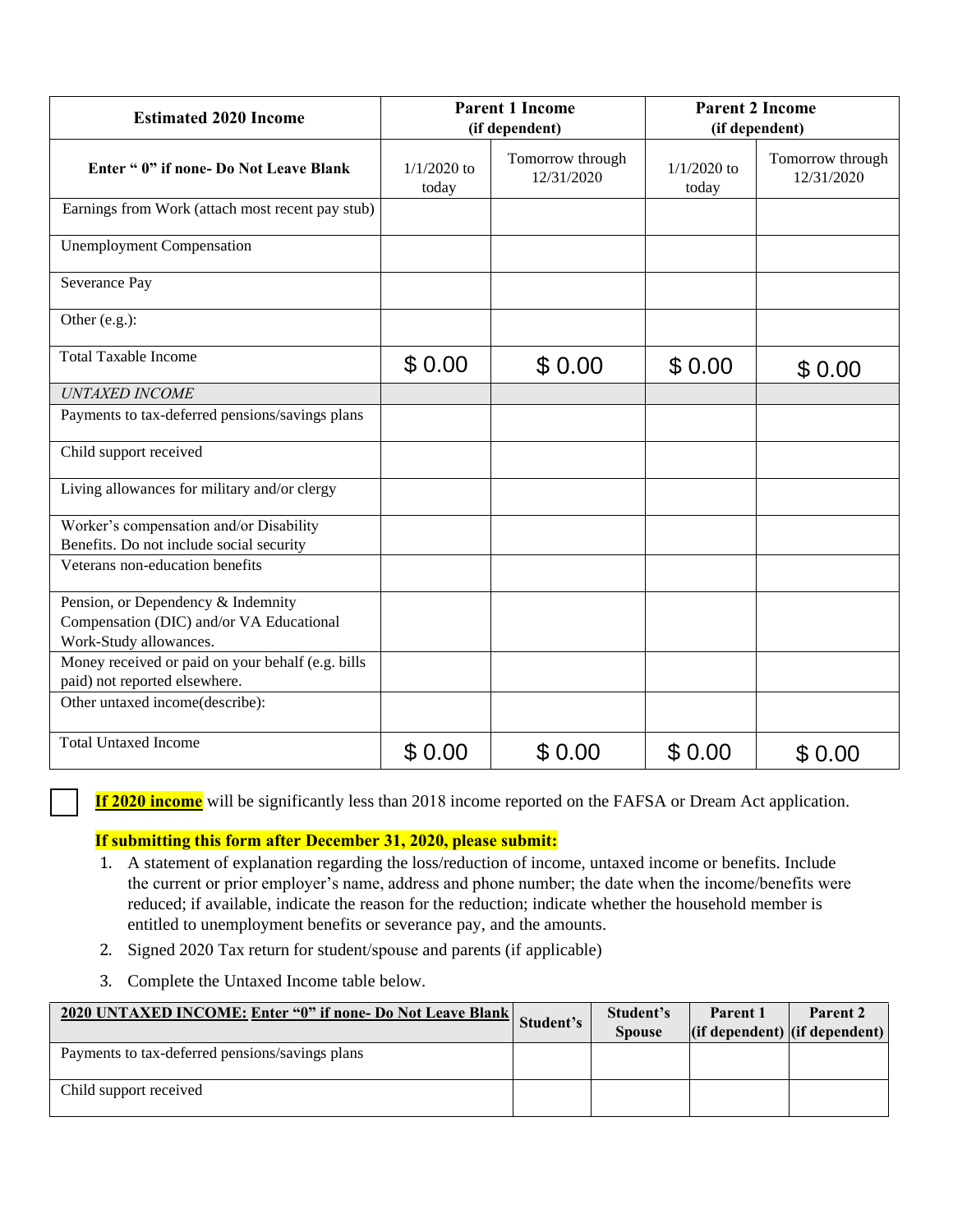| Living allowances for military and/or clergy.                                                         |        |        |        |
|-------------------------------------------------------------------------------------------------------|--------|--------|--------|
| Worker's compensation and/or Disability Benefits. Do not include<br>social security                   |        |        |        |
| Veterans non-education benefits                                                                       |        |        |        |
| Pension, or Dependency & Indemnity Compensation (DIC) and/or VA<br>Educational Work-Study allowances. |        |        |        |
| Money received or paid on your behalf (e.g. bills paid) not reported<br>elsewhere.                    |        |        |        |
| Other untaxed income (describe):                                                                      |        |        |        |
| <b>Total Untaxed Income</b>                                                                           | \$0.00 | \$0.00 | \$0.00 |

## **Please include:**

- 1. A statement of explanation regarding the loss/reduction of income, untaxed income or benefits. Include the current or prior employer's name, address and phone number; the date when the income/benefits were reduced; if available, indicate the reason for the reduction; indicate whether the household member is entitled to unemployment benefits or severance pay, and the amounts.
- 2. Attach a copy of the most recent/final pay stubs for household member(s) incurring the reduction of income/benefits.
- 3. Complete the Estimated School Year Income table below.

| токат слиахей пісопіе                                                                                                                                                                                                                                                                                                                                                                                                    |                        | $$0.00 \, \$0.00$              | \$0.00                 | \$0.00                        |
|--------------------------------------------------------------------------------------------------------------------------------------------------------------------------------------------------------------------------------------------------------------------------------------------------------------------------------------------------------------------------------------------------------------------------|------------------------|--------------------------------|------------------------|-------------------------------|
| <b>If School Year Income (July 1, 2021- June 30, 2022)</b> will be significantly less than 2019 income reported on the                                                                                                                                                                                                                                                                                                   |                        |                                |                        |                               |
| FAFSA or Dream Act.                                                                                                                                                                                                                                                                                                                                                                                                      |                        |                                |                        |                               |
| Please include:<br>1. A statement of explanation regarding the loss/reduction of income, untaxed income or benefits. Include the<br>current or prior employer's name, address and phone number; the date when the income/benefits were reduced;<br>if available, indicate the reason for the reduction; indicate whether the household member is entitled to<br>unemployment benefits or severance pay, and the amounts. |                        |                                |                        |                               |
| Attach a copy of the most recent/final pay stubs for household member(s) incurring the reduction of<br>2.<br>income/benefits.<br>Complete the Estimated School Year Income table below.<br>3.                                                                                                                                                                                                                            |                        |                                |                        |                               |
| <b>Estimated School Year Income</b>                                                                                                                                                                                                                                                                                                                                                                                      |                        | <b>Student's Income</b>        | <b>Spouse's Income</b> |                               |
| Enter " 0" if none- Do Not Leave Blank                                                                                                                                                                                                                                                                                                                                                                                   | $7/1/2021$ to<br>today | Tomorrow through<br>06/30/2022 | $7/1/2021$ to<br>today | Tomorrow<br>through 6/30/2022 |
| Earnings from Work (attach most recent pay stub)                                                                                                                                                                                                                                                                                                                                                                         |                        |                                |                        |                               |
| <b>Unemployment Compensation</b>                                                                                                                                                                                                                                                                                                                                                                                         |                        |                                |                        |                               |
| Severance Pay                                                                                                                                                                                                                                                                                                                                                                                                            |                        |                                |                        |                               |
| Other (e.g.):                                                                                                                                                                                                                                                                                                                                                                                                            |                        |                                |                        |                               |
| <b>Total Taxable Income</b>                                                                                                                                                                                                                                                                                                                                                                                              | \$0.00                 | \$0.00                         | \$0.00                 | \$0.00                        |
| <b>UNTAXED INCOME</b>                                                                                                                                                                                                                                                                                                                                                                                                    |                        |                                |                        |                               |
| Payments to tax-deferred pensions/savings plans                                                                                                                                                                                                                                                                                                                                                                          |                        |                                |                        |                               |
| Child support received                                                                                                                                                                                                                                                                                                                                                                                                   |                        |                                |                        |                               |
| Living allowances for military and/or clergy                                                                                                                                                                                                                                                                                                                                                                             |                        |                                |                        |                               |
| Worker's compensation and/or Disability<br>Benefits. Do not include social security                                                                                                                                                                                                                                                                                                                                      |                        |                                |                        |                               |
| Veterans non-education benefits                                                                                                                                                                                                                                                                                                                                                                                          |                        |                                |                        |                               |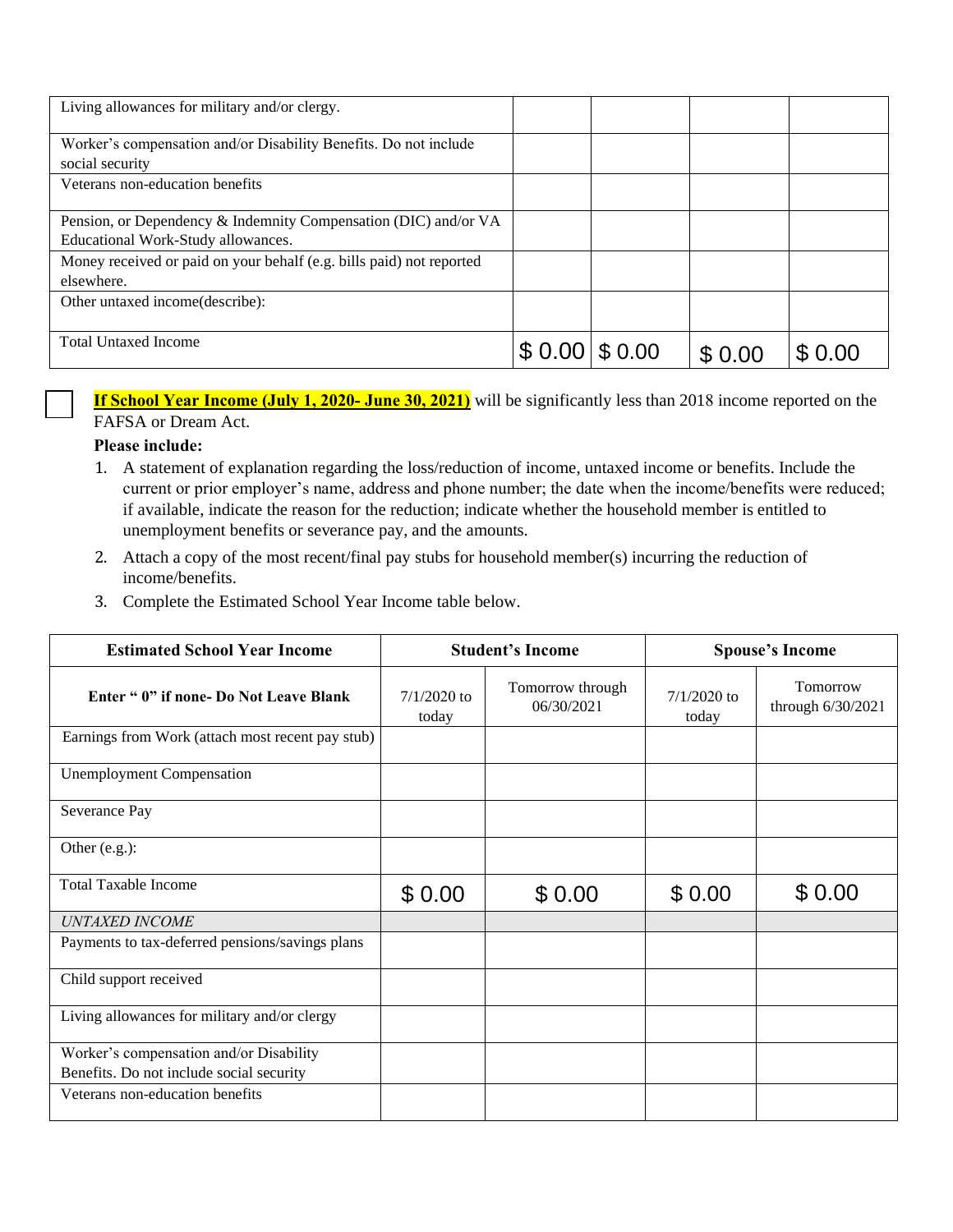| Pension, or Dependency & Indemnity                |        |        |        |        |
|---------------------------------------------------|--------|--------|--------|--------|
| Compensation (DIC) and/or VA Educational          |        |        |        |        |
| Work-Study allowances.                            |        |        |        |        |
| Money received or paid on your behalf (e.g. bills |        |        |        |        |
| paid) not reported elsewhere.                     |        |        |        |        |
| Other untaxed income (describe):                  |        |        |        |        |
|                                                   |        |        |        |        |
| <b>Total Untaxed Income</b>                       | \$0.00 | \$0.00 | \$0.00 | \$0.00 |

| Total Untaxed Income                                                                                     | \$0.00                                   | \$0.00                         | \$0.00                 | \$0.00                                   |
|----------------------------------------------------------------------------------------------------------|------------------------------------------|--------------------------------|------------------------|------------------------------------------|
| <b>Estimated School Year Income</b>                                                                      | <b>Parent 1 Income</b><br>(if dependent) |                                |                        | <b>Parent 2 Income</b><br>(if dependent) |
| Enter " 0" if none- Do Not Leave Blank                                                                   | $7/1/2021$ to<br>today                   | Tomorrow through<br>06/30/2022 | $7/1/2021$ to<br>today | Tomorrow<br>through 6/30/2022            |
| Earnings from Work (attach most recent pay stub)                                                         |                                          |                                |                        |                                          |
| <b>Unemployment Compensation</b>                                                                         |                                          |                                |                        |                                          |
| Severance Pay                                                                                            |                                          |                                |                        |                                          |
| Other (e.g.):                                                                                            |                                          |                                |                        |                                          |
| <b>Total Taxable Income</b>                                                                              | \$0.00                                   | \$0.00                         | \$0.00                 | \$0.00                                   |
| UNTAXED INCOME                                                                                           |                                          |                                |                        |                                          |
| Payments to tax-deferred pensions/savings plans                                                          |                                          |                                |                        |                                          |
| Child support received                                                                                   |                                          |                                |                        |                                          |
| Living allowances for military and/or clergy                                                             |                                          |                                |                        |                                          |
| Worker's compensation and/or Disability<br>Benefits. Do not include social security                      |                                          |                                |                        |                                          |
| Veterans non-education benefits                                                                          |                                          |                                |                        |                                          |
| Pension, or Dependency & Indemnity<br>Compensation (DIC) and/or VA Educational<br>Work-Study allowances. |                                          |                                |                        |                                          |
| Money received or paid on your behalf (e.g. bills<br>paid) not reported elsewhere.                       |                                          |                                |                        |                                          |
| Other untaxed income(describe):                                                                          |                                          |                                |                        |                                          |
| <b>Total Untaxed Income</b>                                                                              | \$0.00                                   | \$0.00                         | \$0.00                 | \$0.00                                   |

## **Death of student's spouse (if independent) or parent (if dependent)**

1. Attach a copy of the death certificate.

2. Attach a letter of explanation regarding any expected survivor benefits, including life insurance.

3. If joint return was filed, include documentation to show separate sources of income.